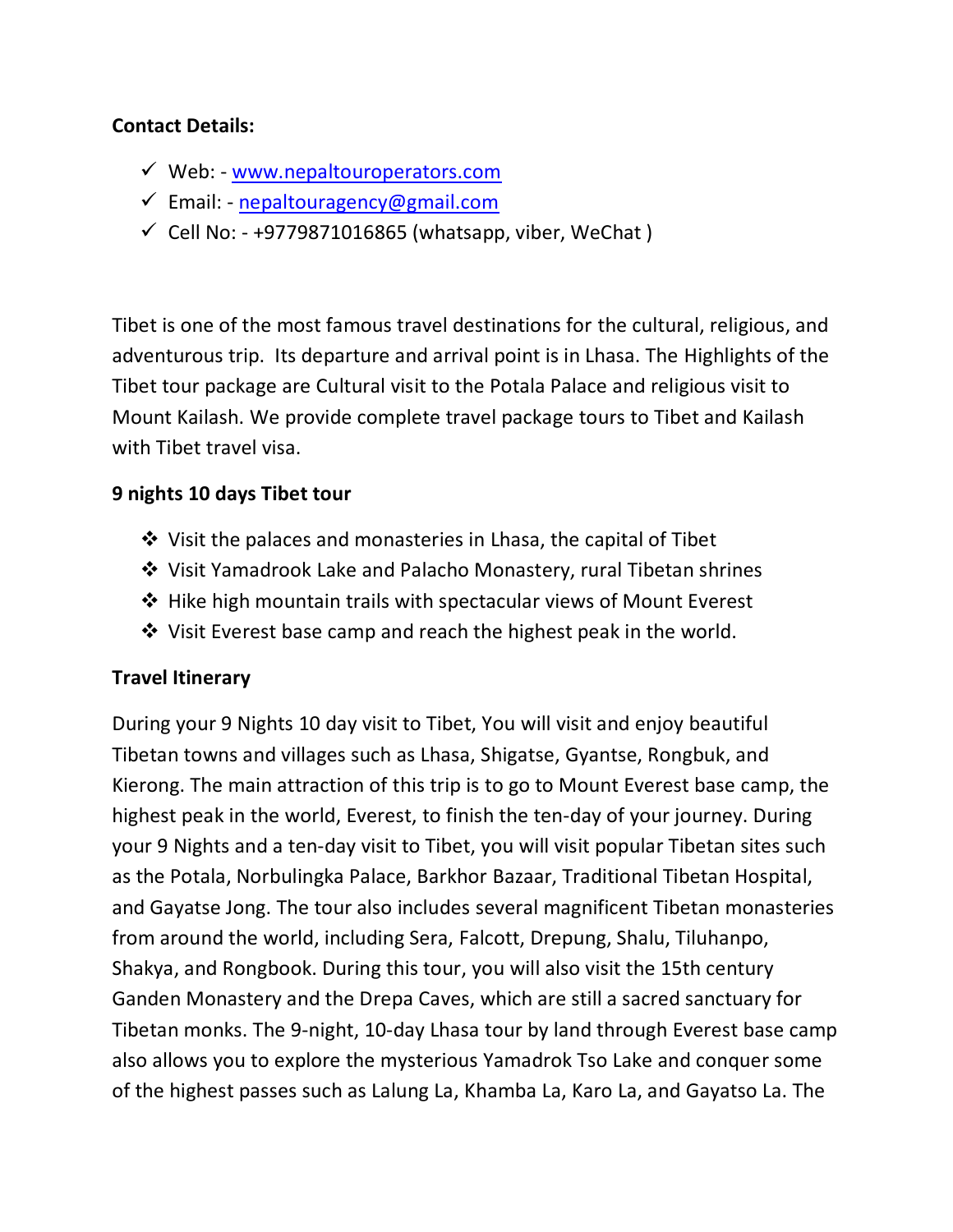trip reaches the base camp of Mount Everest is a glimpse of the spectacular Rongbook Glacier and offers spectacular views of Shishapangma and mt. Cho Oyu.

### **Day to day Itinerary**

# **Day 01: Welcome to Lhasa airport and transfer to the hotel**

You arrive in Lhasa by direct flight from Nepal or the Chinese mainland. If you decide to travel from Nepal, you will take advantage of the hour-long Himalayan plane that takes you over the Everest, Kanchenjunga and other Himalayan peaks and glaciers. If you choose to travel to Lhasa through mainland China, you can go from major Chinese cities or take the world's highest railway line to Lhasa. Upon your arrival in Lhasa, our representative will take you to your reserved hotel in Lhasa from the airport or the train station. We suggest you take plenty of rest during the rest of the day to reduce altitude sickness.

# **Day 02: Sightseeing around the Lhasa city**

After having breakfast, you will start sightseeing around Lhasa in the magnificent Potala and Norbulingka palaces, known as the Winter Palace and Summer Palace. Built-in the 17th century, Potala Palace offers breathtaking views of the whole city and is a private quarter of the Dalai Lama. Norbulingka Palace is considered to be the most extensive artificial garden in Tibet. Next, you will visit the traditional Tibetan hospital, which is the center for cure, research, training, and manufacture of Tibetan medicine.

Meals included: Breakfast

# **Day 03: Continue Sightseeing in Lhasa**

Today, after breakfast, visit Drepung Monastery, Jokhang Temple, Serra Monastery and Barkhor Bazaar. The Drepung Monastery, built in the 14th century, is considered the largest monastery in the world, and it was a house for 10,000 monks. However, only a few hundred have decreased significantly. The history, culture, and religious beliefs of the Tibetan people are highly concentrated in this beautiful monastery. The Sera Monastery is a protected monastery with white walls and golden ceilings. The main attraction of visiting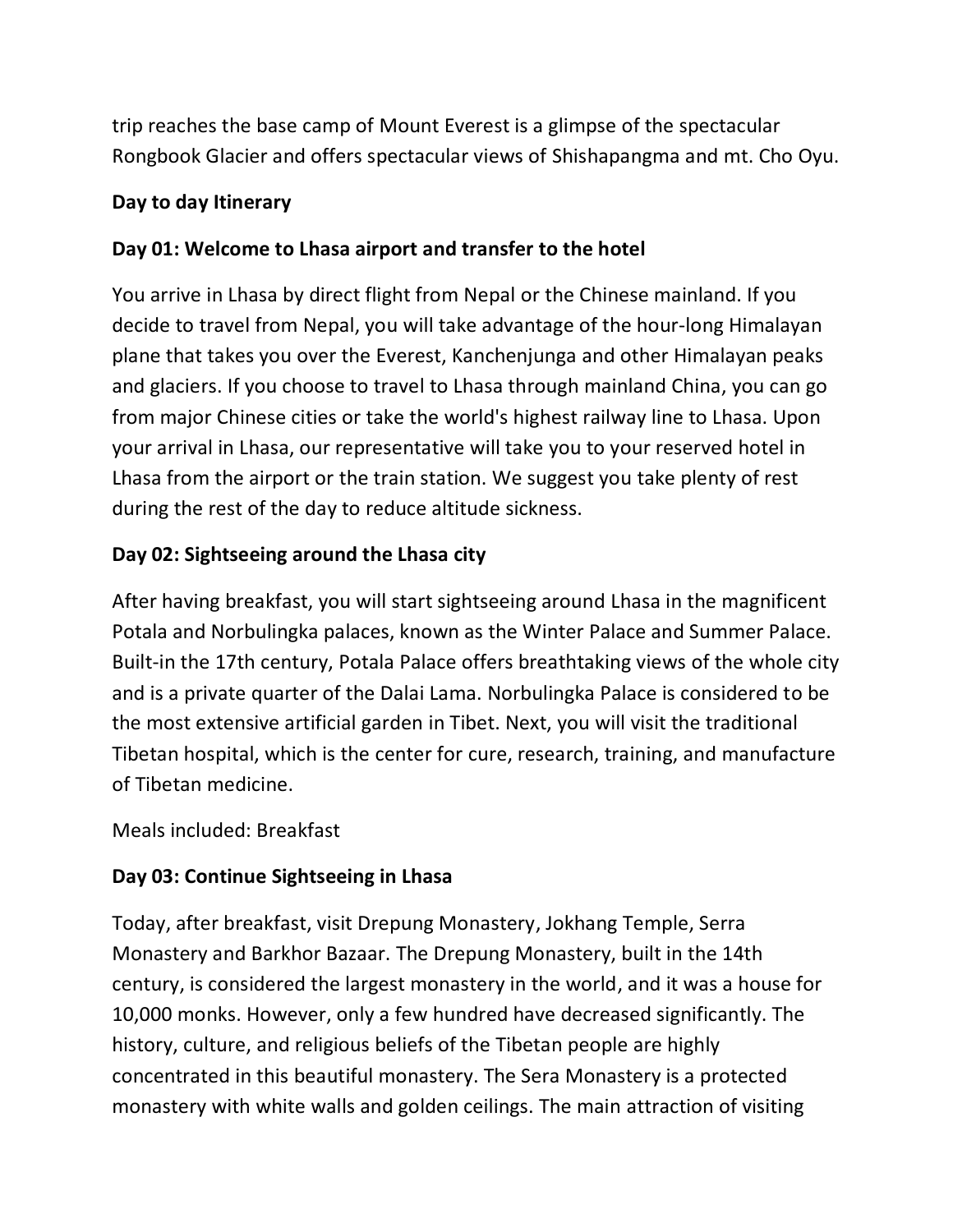this monastery is the confrontation of the monks, which takes place every day except Sundays. The Jokhang Temple is another important holy place that reveals the deepest secrets of Tibetan Buddhism. Inside, you can see a statue of the Sakyamuni Buddha at the age of twelve. You will continue going to the Barkhor Bazaar is the hub of Lhasa With a series of outdoor stalls, shops, and travelers.

Meal included: Breakfast

# **Day 04: Full day tour in Ganden Monastery and Drespa Caves**

Today you are going to visit Ganden Monastery, Drepa Cave, and return to Lhasa. Ganden monastery location is about 55 km east of Lhasa in the Wangbar Mountains in the Lhasa district. It is the oldest of the six Gelug monasteries in Tibet and one of the "Big Three." Ganden Monastery has many beautiful and delicate sculptures and sculptures. It has a gemstone suit that was worn by Emperor Qianlong and given to the monastery as an offering to the founder of the Galag branch, Song Khapa. In the afternoon, you will visit Drayerpa Cave in the beautiful valley with breathtaking scenery. There are more than 30 Lama Caves that want to meditate in a quiet environment. In the afternoon you return to Lhasa and spend the night.

Meal included: Breakfast

# **Day 05: from Lhasa to Gyantse through Caro La pass and Yamadrok Tso lake**

Today, you take an excellent trip to Gyantse. Along the way, you make a brief stop at Khamba La Pass to admire the beauty of Yamadrok Tso. There are three largest sacred lakes in Tibet and the beautiful Najin Kang Song Glacier. You will soon reach another pass called Caro La Pass. From your vehicle, you can enjoy the view of a vast glacier that falls on the road before reaching Gyantse. In Gyantse, you visit the Stupa Khumba, the Falakot Monastery, and one of the best-preserved Dargahs in Tibet and Gayatse Jong.

Meal included: Breakfast

# **Day 06: Visit Gyantse to Shigatse via Shalu Monastery**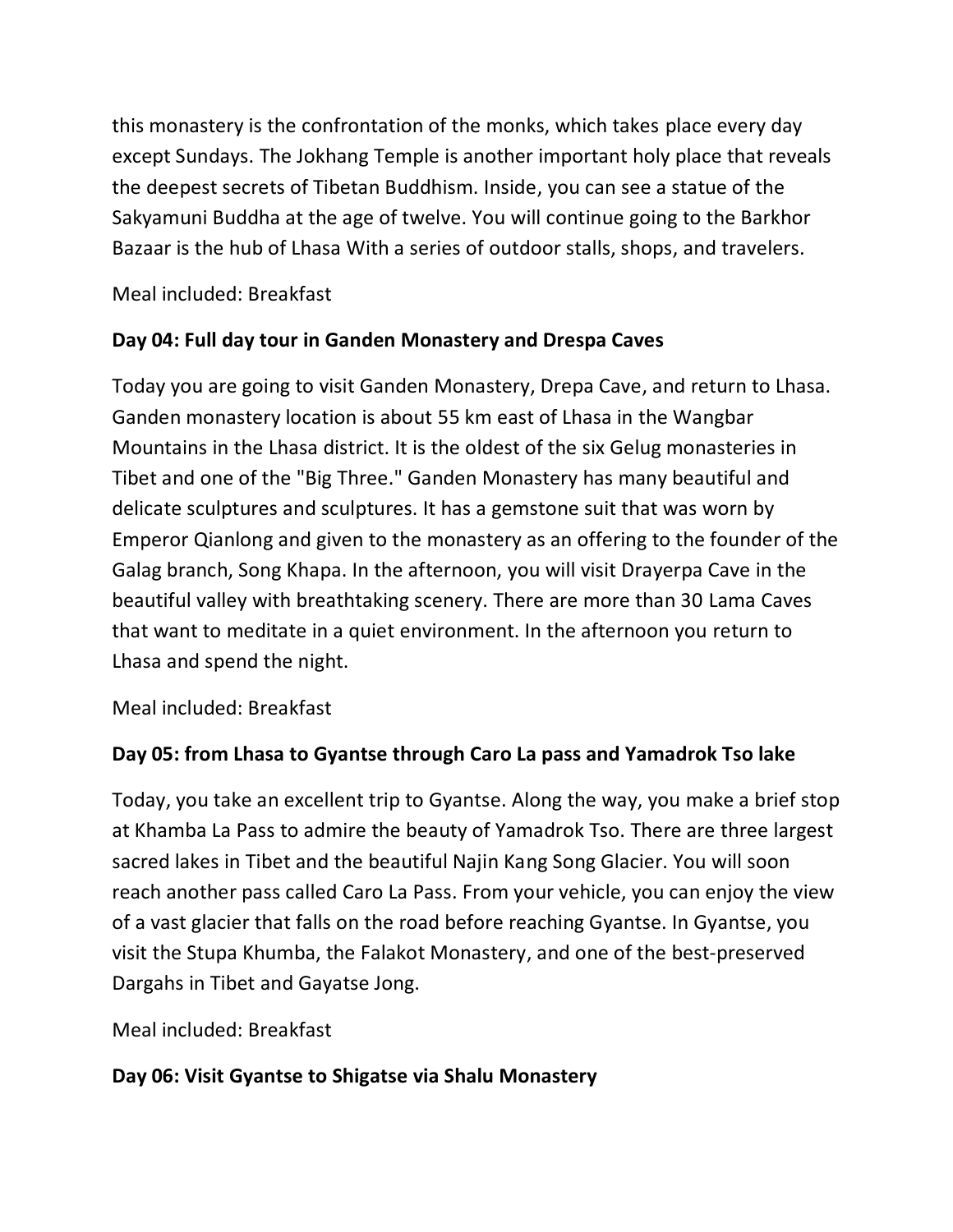In the morning, drive to Shigatse, the second-largest city in Tibet. On the way, you visit the Shalu Ashram. 1040 AD, the monastery, founded in Shalu, is famous for its beautiful and ancient murals. Then you continue to Shigatse. You see the historical and cultural significance of the famous Tashi Lappo monastery, the residence of the Pachnach Lama, who founded the first Dalai Lama at the Jendun Drupe in 1447.

Meal included: Breakfast

### **Day 07: from Shigatse to Rongbuk through Sakya Monastery**

After breakfast, you start your journey to Rongbuk through some beautiful villages and get your first view of Mount Everest from the foot of the Guayatso La Pass.

Along the way, you visit the Sakya Ashram, also known as Pel Sakya, the ancestral temple of the Sakya branch of Tibetan Buddhism, which provides access to the Buddha's teachings. After visiting Shakya monastery, you continue to Rongbook. Beyond Lalung La Pass, You arrive at the Rongbook Monastery at the foot of mighty Everest, and it is the tallest mountain in the world. During your trip here, you also enjoy the impressive view of the mountains that surround you, including the remarkable aspect of the north face of Mount Everest.

Meal included: Breakfast

# **Day 08: Drive to Kyirong from Rongbook through Everest Base Camp**

In the morning, you visit Everest Base Camp, the foot of the highest mountain in the world. You also enjoy spectacular views of 8,000m—high peaks, such as the mighty Everest, Shisepangma, and Mount Cho Oyu. Everest is known as Chomolungma in Tibet. Today you complete one of the main attractions of your trip and reach the base camp of Everest, and you can see the magnificent Rongbook Glacier. You make a 16 km round trip to Everest base camp. After spending some time in the Base camp of Everest, you will make Kyirong your next destination. It is the last contact with the Tibetan plateau, where pilgrims stop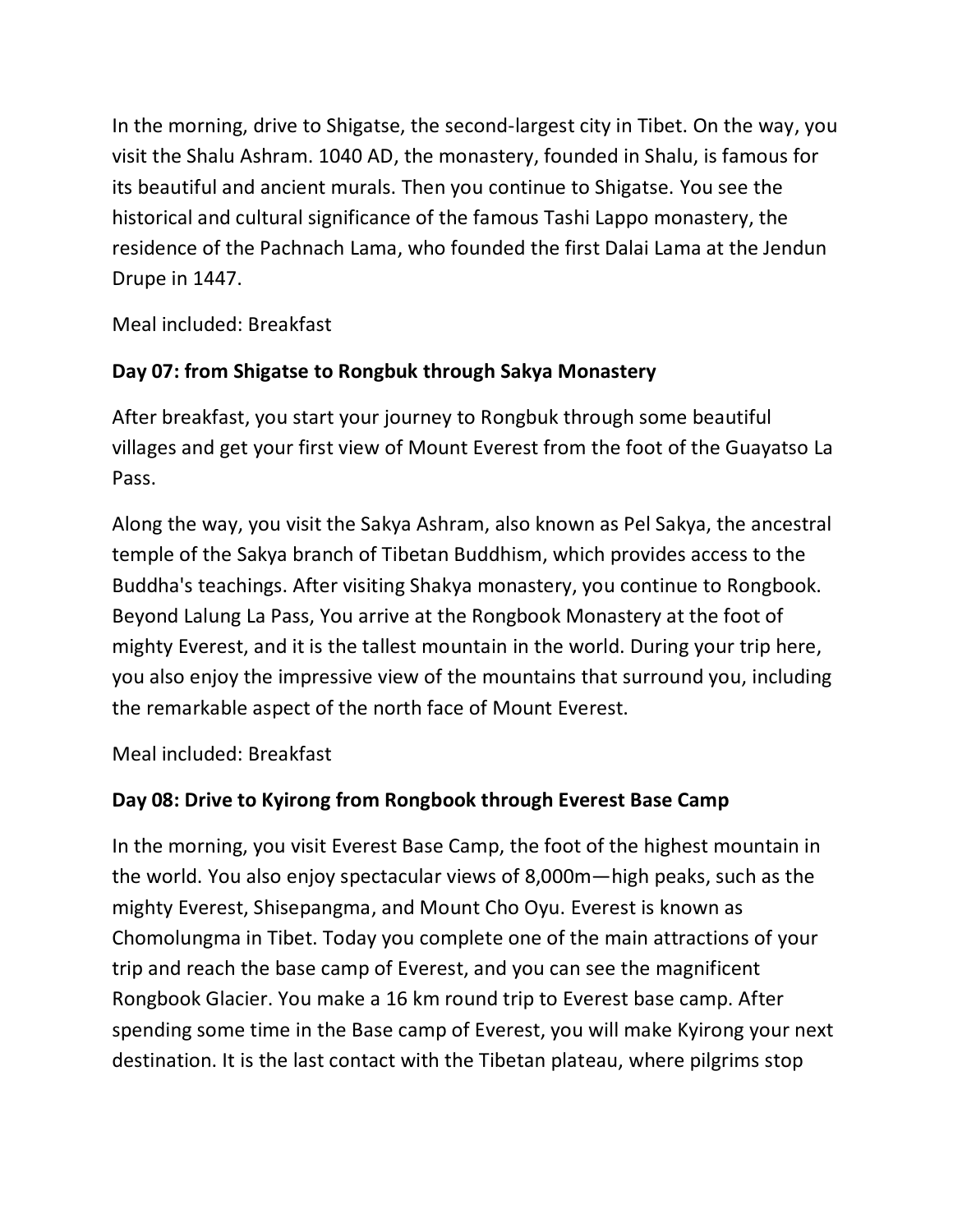and prayer flags, incense, and prayer notes in the air. You will spend the night in Kyirong.

Meal included: Breakfast

### **Day 09: Drive to Kathmandu from Kyirong**

After breakfast, complete the border formalities then drive to Kathmandu. The road that connects Tibet to Nepal via Kerung runs through the Nepalese cities of Trishuli, Dhuncha, Sairabubesi, and Rasuwagadi, which runs along a small mountain road. On the way, you can see the numerous waterfalls, rivers, valleys, and lush green forests and enjoy the beautiful landscape. Upon arrival in Kathmandu, you will check in to your hotel and rest for a while. Later in the evening, you can walk around the Thamel area.

Meal included: Breakfast

### **Day 10: Drop to Kathmandu international airport**

Your trip ends today. About 3 hours before your scheduled flight, we will take you to the airport for your next destinations. If you want to extend your vacation, then we are happy to design your itinerary.

Meal included: Breakfast

### **The cost is included**

- ❖ All require Tibetan travel permits fees
- ❖ Collection and delivery at the airport.
- Everest National Park entrance fees
- $\cdot$  Private vehicles for transport as per the group size and Itinerary
- . Accommodation on twin sharing with breakfast during Tibet tour.
- $\clubsuit$  An English speaking, experience Tibetan tour guide
- ❖ All Entrance fees for a visit to monasteries according to the itinerary
- ❖ All applicable documents, government taxes and service fees.
- One night three-star accommodation in Kathmandu with breakfast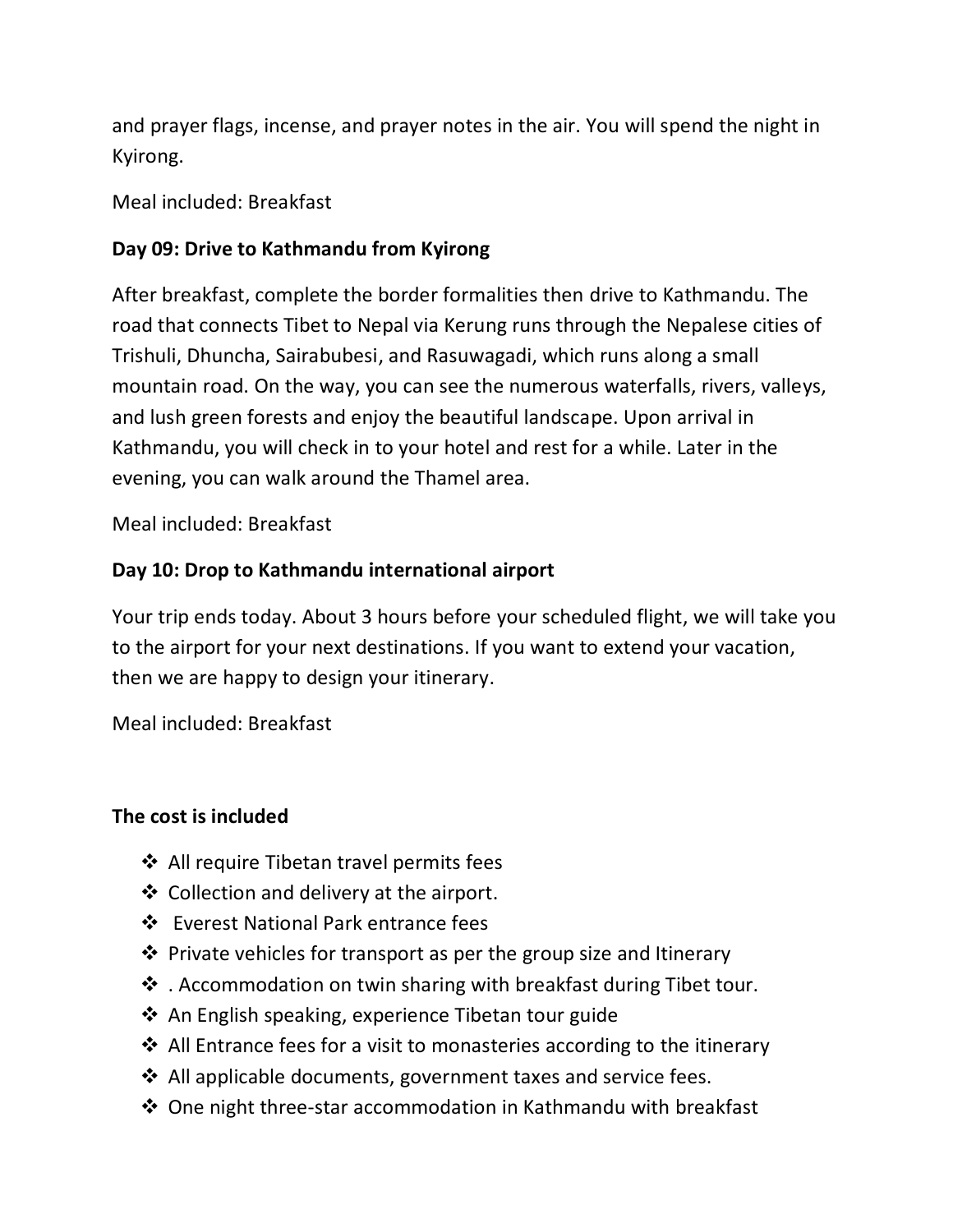#### **Costs not included**

- ❖ Tibet entry visa fees
- ❖ International flights to and from Lhasa
- Travel and health insurance
- ❖ Lunch and dinner during tour in Tibet and Nepal
- ❖ Tips for Driver and Guide
- ❖ Nepal entry visa fees

#### **Accommodation and meals**

During the Tibet tour, you will stay in a three-star category hotel. It is also possible to upgrade to a higher rated hotel by paying additional fees. All accommodations are in a double or twin share basis.

All of your tours include a daily breakfast. Lunch and dinner are not adding as we prefer to give our customers the freedom to try the local food themselves. Meals are usually served at the hotel. We cannot guarantee special meal requests, but we will do our best to meet your specific nutritional needs for meals.

### **Acclimatization**

At a higher altitude, you get less oxygen in the air. It takes your body a few days to get used to this less oxygenated environment. During this visit, you will spend the first four nights in Lhasa, which gives us plenty of time to acclimatize. Therefore, it is a good idea to exercise or jog regularly, preferably a few weeks before traveling at high altitudes. We recommend that guests consult their doctor before starting their trip, especially those who suffer from known heart, lung, or blood disorders.

#### **Best travel time**

Summer (June, July, and August) and autumn (September, October, and November) and Spring (April and May) are the best seasons for this trip in Lhasa. We can also enjoy this trip in the winter months, but it can get colder.

#### **Necessary documents**